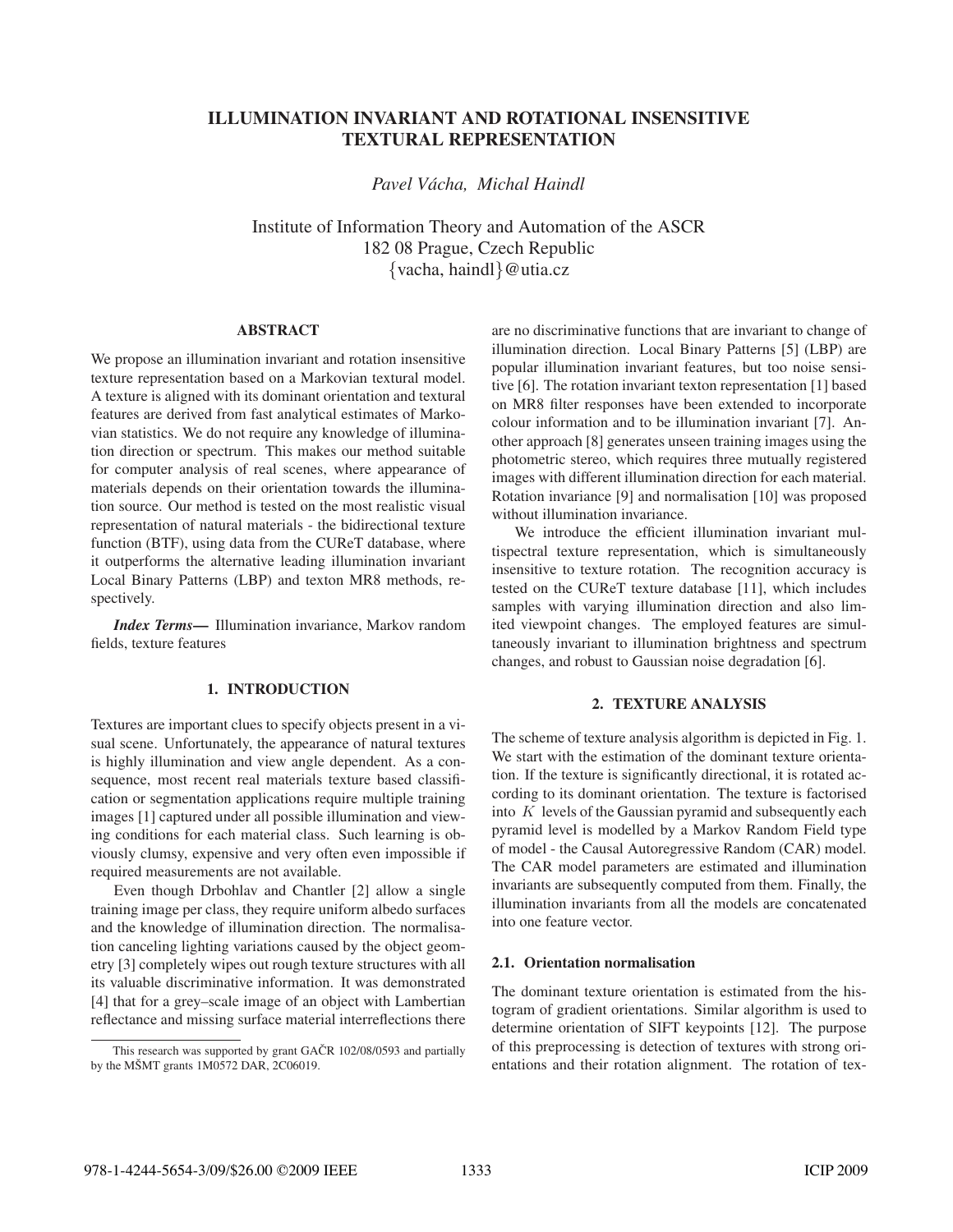

Fig. 1. Texture analysis algorithm

tures with less significant directions or undirectional textures is not required, because they are aptly represented by the CAR model.

The input texture is converted into greyscale image  $G$ and its gradient  $\nabla G(r_1, r_2) = [G(r_1 + 1, r_2) - G(r_1 1, r_2$ ,  $G(r_1, r_2+1)-G(r_1, r_2-1)$  is computed at each pixel  $r = (r_1, r_2)$  where the first component  $r_1$  of the multiindex is the row and  $r_2$  is the column index, respectively.

Subsequently, histogram of gradient orientations is computed. Each gradient orientation is weighted by its magnitude and bilinear interpolation is used to assign gradient weight into two adjacent bins. All orientations are fitted into the interval  $[0^\circ, 180^\circ)$ . The reason is homogeneity of textures, where gradients in some direction are followed by gradients in the opposite direction. We use histogram with 36 bins and 6 pass histogram smoothing (averaging of three adjacent bins).

The texture is considered to have a dominant orientation if the height of the second highest peak in the histogram is lower than 80% of the highest peak. If there is no second highest peak, the sum of the highest peak bin and its two adjacent bins have to be grater than 150% of the expected value for three bins.

#### 2.2. CAR Model

Let us assume that each multispectral texture is composed of C spectral planes (usually  $C = 3$ ).  $Y_r = [Y_{r,1}, \ldots, Y_{r,C}]^T$ is multispectral pixel at location  $r$ . The spectral planes are either modelled by 3-dimensional CAR model or mutually decorrelated by the Karhunen-Loeve transformation (Principal Component Analysis) and subsequently modelled using a set of C 2-dimensional CAR models.

The CAR representation assumes that the multispectral texture pixel  $Y_r$  can be modelled as linear combination of its neighbours:

$$
Y_r = \gamma Z_r + \epsilon_r , \qquad Z_r = [Y_{r-s}^T : \forall s \in I_r]^T \qquad (1)
$$

where  $Z_r$  is the  $C\eta \times 1$  data vector with multiindices  $r, s, t$ ,  $\gamma = [A_1, \ldots, A_n]$  is the  $C \times C \eta$  unknown parameter matrix with submatrices  $A_s$ . In the case of C 2D CAR models stacked into the model equation (1) the parameter matrices  $A_s$  are diagonal otherwise they are full matrices for general 3D CAR models. Some selected contextual causal or unilateral neighbour index shift set is denoted  $I_r$ and  $\eta = cardinality(I_r)$ . The white noise vector  $\epsilon_r$  has normal density with zero mean and unknown constant covariance matrix, same for each pixel. Additionally for 2D CAR model, we assume uncorrelated noise vector components. Given the known CAR process history  $Y^{(t-1)} = \{Y_{t-1},$  $Y_{t-2},\ldots,Y_1,Z_t,Z_{t-1},\ldots,Z_1$ } the parameter estimation  $\hat{\gamma}$  can be accomplished using fast, numerically robust and recursive statistics [13]:

$$
V_{t-1} = \tilde{V}_{t-1} + V_0,
$$
  
\n
$$
\tilde{V}_{t-1} = \begin{pmatrix} \sum_{u=1}^{t-1} Y_u Y_u^T & \sum_{u=1}^{t-1} Y_u Z_u^T \\ \sum_{u=1}^{t-1} Z_u Y_u^T & \sum_{u=1}^{t-1} Z_u Z_u^T \end{pmatrix}
$$
  
\n
$$
= \begin{pmatrix} \tilde{V}_{yy(t-1)} & \tilde{V}_{zy(t-1)}^T \\ \tilde{V}_{zy(t-1)} & \tilde{V}_{zz(t-1)} \end{pmatrix},
$$
  
\n
$$
\lambda_{t-1} = V_{yy(t-1)} - V_{zy(t-1)}^T V_{zz(t-1)}^{-1} V_{zy(t-1)},
$$

where  $V_0$  is a positive definite matrix (see [13]).

#### 2.3. Illumination Invariant Features

We assume that the two images  $\tilde{Y}, Y$  of the same texture and view position differing only in illumination can be linearly transformed to each other:  $\tilde{Y}_r = B Y_r$ , where  $\tilde{Y}_r, Y_r$ are multispectral pixel values at position  $r$  and  $\overline{B}$  is a transformation matrix. This linear formula is valid for changes in brightness and illumination spectrum, with Lambertian surface reflectance, or with model including specular reflectance component (e.g. dichromatic reflection model [14]). With the previous assumptions, the following illumination invariant features were derived [6]:

- 1. trace: tr  $A_m$ ,  $m = 1, \ldots, \eta K$
- 2. eigenvalues:  $\nu_{m,j}$  of  $A_m$ ,  $m = 1, \dots, \eta K$ ,  $i = 1, \ldots, C$

3. 
$$
\alpha_1
$$
: 1 +  $Z_r^T V_{zz}^{-1} Z_r$ ,

4. 
$$
\alpha_2
$$
:  $\sqrt{\sum_r (Y_r - \hat{\gamma} Z_r)^T \lambda^{-1} (Y_r - \hat{\gamma} Z_r)}$ ,

5.  $\alpha_3$ :  $\sqrt{\sum_r (Y_r - \mu)^T \lambda^{-1} (Y_r - \mu)}$ ,  $\mu$  is the mean value of vector  $Y_r$ ,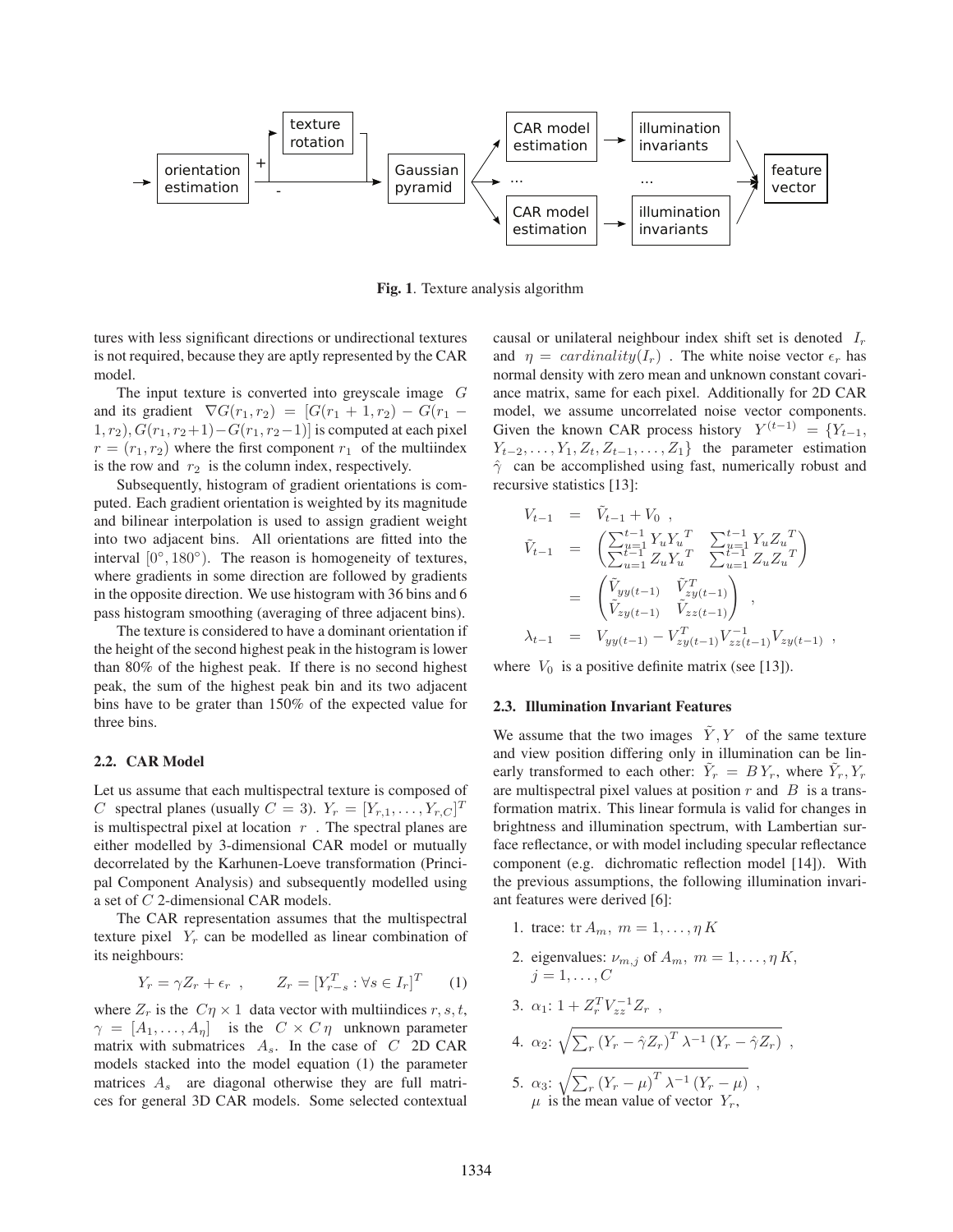

Fig. 2. Classification accuracy for different number of random training images, mean values were computed over 1000 repetitions.

Feature vectors are formed from these illumination invariants, which are easily evaluated during the CAR parameters estimation process. In the case of 2D models, invariants  $3. - 5$ . are computed for each spectral plane separately. We have also experimented with combination of two models, where each factor of Gaussian pyramid is modelled by two models with different neighbourhood  $I_r$ . In that case, illumination invariants for both models are included in the final feature vector.

The distance between two feature vectors is computed using the  $L_1$  norm or alternatively with fuzzy contrast [15] in its symmetrical form  $FC_3$  (see details in [16]). However, the fuzzy contrast requires mean and standard deviation of each feature, which was estimated on the whole image database.

## 3. RESULTS

In the experiments, we focus on robustness of proposed texture representation under varying illumination direction and also limited viewpoint changes, which are compensated by texture rotation. These conditions are quite close to real world, where materials in a scene are observed under different viewpoint and illumination conditions.

We evaluated the texture recognition accuracy on the Columbia-Utrecht Reflectance and Texture Database (CUReT) [11] to be able to compare our results with alternative approaches even if this database is already overcome by BTF measurements from the University of Bonn. This first BTF database consists of 61 real-world materials captured under different combinations of viewing and illumination directions. Dataset provided by Varma and Zisserman [1] consists of 61 materials, each with 92 samples with resolution

Table 1. Classification accuracy [%], using 4 random training images per texture.

| method                         | performance | features |
|--------------------------------|-------------|----------|
| [7] MR8                        | 58          | 600      |
| $[7] MR8-NC$                   | 54          | 600      |
| [7] $MR8-INC$                  | 60          | 600      |
| [7] MR8-LINC                   | 67          | 600      |
| [7] MR8-SLINC                  | 57          | 600      |
| Gabor features                 | 61.7        | 144      |
| <b>Opponent Gabor features</b> | 68.7        | 252      |
| $LBP_{8,1+8,3}$ , grey         | 66.9        | 512      |
| $LBP_{8,1+8,3}$ , RGB          | 70.9        | 1536     |
| $LBP_{16,2}^u$ , RGB           | 68.7        | 729      |
| LBP $_{16,2}^{riu2}$ , RGB     | 64.2        | 54       |
| $LBP_{8,1+8,3}$ , opponent     | 57.4        | 1536     |
| LBP $_{16,2}^u$ , opponent     | 69.7        | 729      |
| 2D CAR-KL, $L_1$               | 75.6        | 260      |
| 2D CAR-KL, $FC_3$              | 75.1        | 260      |
| 2D CAR-KL 6+3, $L_1$           | 77.0        | 392      |
| 2D CAR-KL $6+3$ , $FC_3$       | 77.6        | 392      |
| 3D CAR, $L_1$                  | 69.7        | 236      |
| 3D CAR, $FC_3$                 | 67.6        | 236      |
| 3D CAR $6+3$ , $L_1$           | 72.4        | 344      |
| 3D CAR 6+3, $FC_3$             | 72.6        | 344      |

 $200 \times 200$  pixels. We follow the experimental setup [7], where the classification accuracy is tested with randomly selected training samples and the SVM classifier. The number of training samples per material decreases from 8 to 1. The mean and standard deviation of classification accuracy is computed over 1000 repetitions (random selections). On the contrary, we use only simple nearest neighbour classifier.

Additionally to rotation and illumination invariant MR8 variants [7], we have compared in Tab.1 the performance of some other most frequented features. The Gabor features [17], which are rotation variant statistics of Gabor filters responses, were computed separately for each spectral plane and concatenated into the feature vector. The Opponent Gabor features [18] are extension that analyse relations between spectral channels. The distances for Gabor features requires standard deviation of features, which have been estimated on the whole image database. Local Binary Patterns [5] (LBP) are histograms of thresholded micro patterns, we have tested variants  $LBP_{8,1+8,3}$ ,  $LBP_{16,2}^{u2}$  and rotation invariant  $LBP_{16,2}^{riu2}$ . They were computed either on grey-scale images or on each spectral plane of RGB colour space or opponent colour space.

The CAR features were computed for  $K = 4$  levels of Gaussian pyramid, using the 6-th order hierarchical neighbourhood. For combination of two models we use 6-th and 3-th order neighbourhoods, which consist in  $\eta = 14$  and  $\eta = 6$  neighbours, respectively.